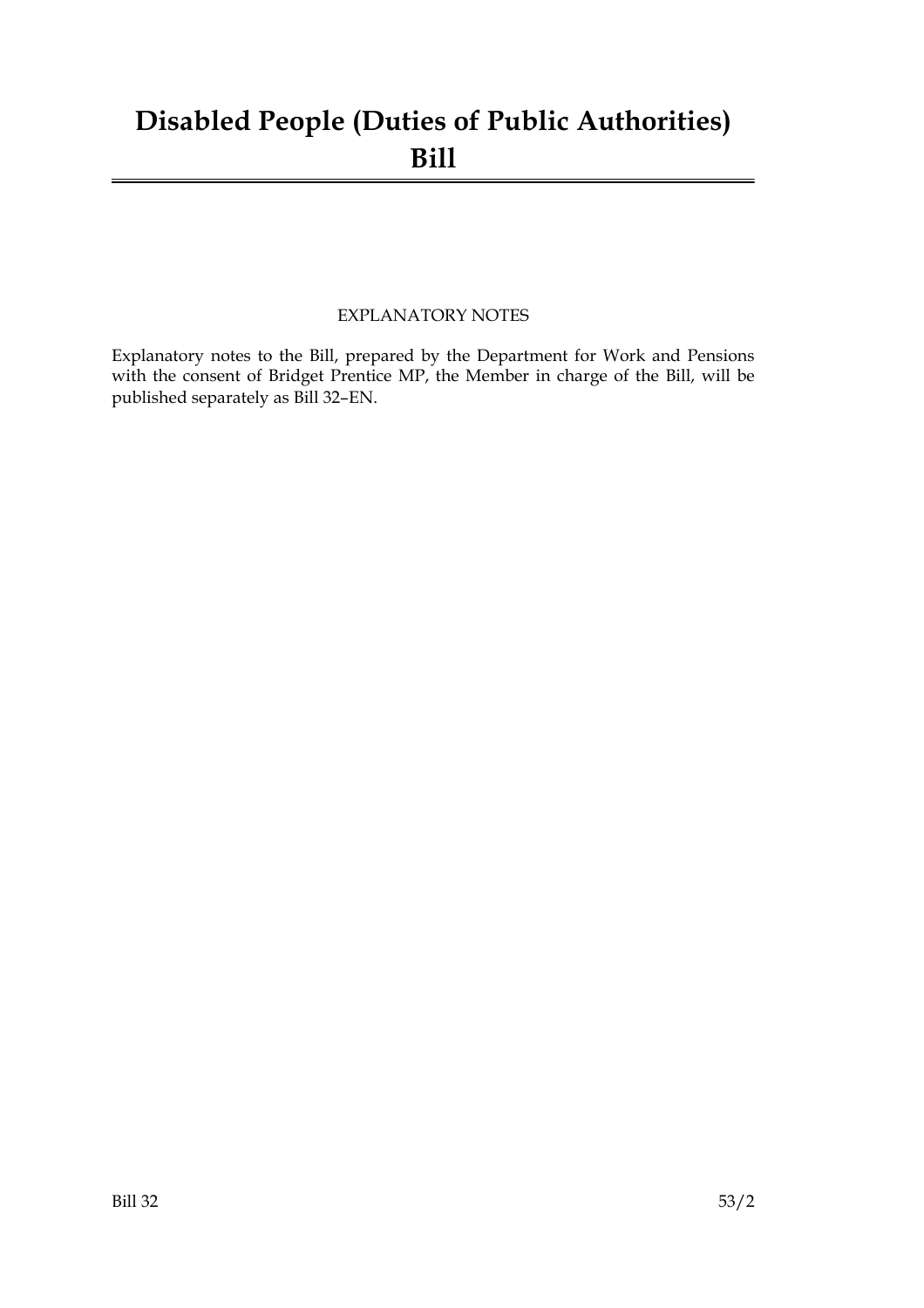## **Disabled People (Duties of Public Authorities) Bill**

### **CONTENTS**

- 1 Persons exercising public functions: statutory duties
- 2 Commencement
- 3 Short title and extent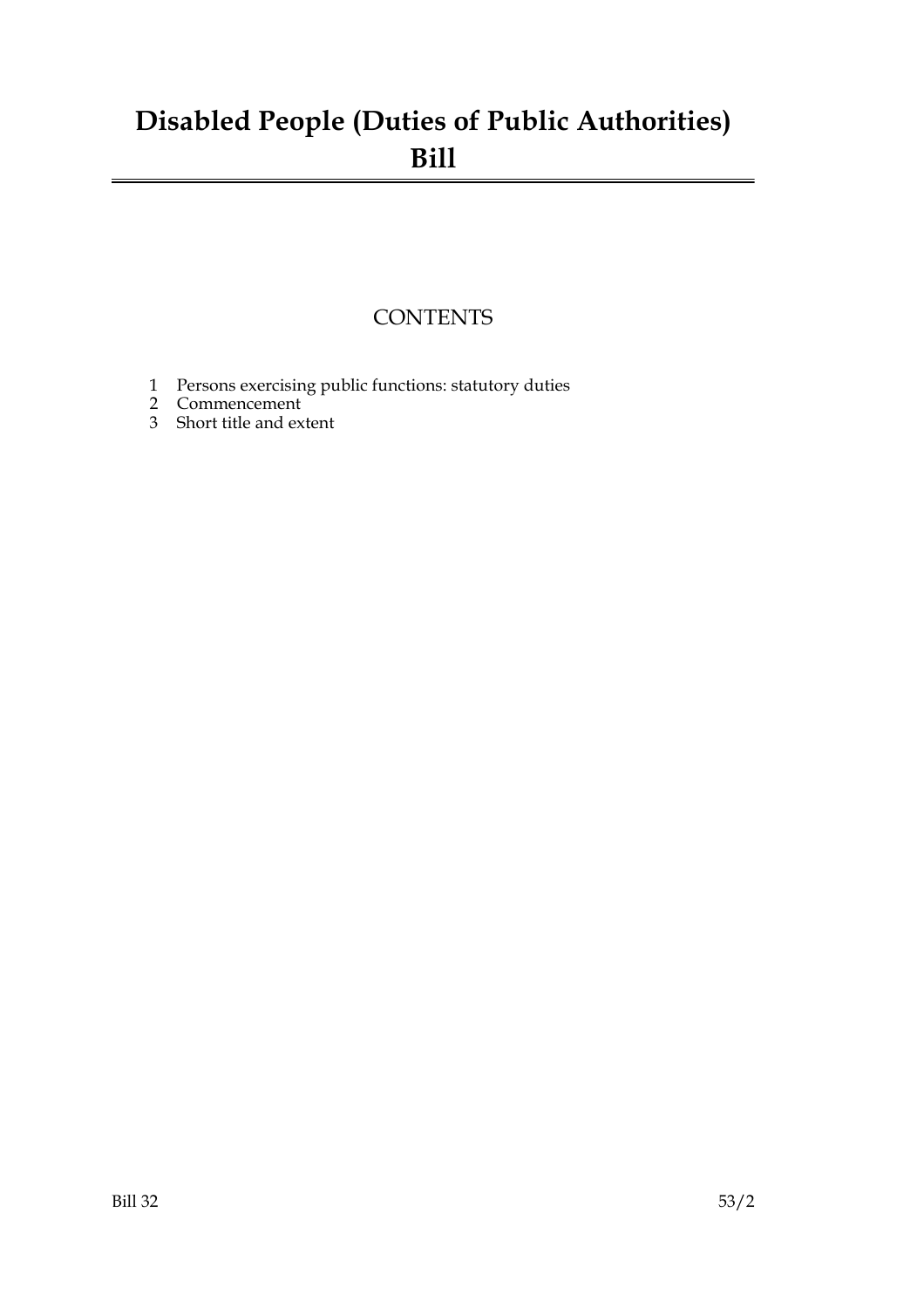## A **BILL** TO

Make provision in relation to public authorities for the elimination of discrimination against disabled persons and for the promotion of equality of opportunity for such persons.

E IT ENACTED by the Queen's most Excellent Majesty, by and with the advice and consent of the Lords Spiritual and Temporal, and Commons, in this present Parliament assembled, and by the authority of the same, as follows: - $B_{\text{p}}$ 

#### **1 Persons exercising public functions: statutory duties**

(1) In Part 8 of the Disability Discrimination Act 1995 (c. 50) (in this Act referred to as the 1995 Act), before section 60 (appointment by Secretary of State of advisers) there is inserted—

#### **"59A Duties of persons exercising public functions**

- (1) The Secretary of State may by order specify persons who, in carrying out their functions, must have regard to the following principles—
	- (a) unlawful discrimination against and unlawful harassment of disabled persons must be eliminated;
	- (b) equalisation of opportunity for disabled persons is to be pursued. *10*
- (2) But an order under subsection (1) must not specify a person unless he exercises functions of a public nature.
- (3) The Secretary of State may by regulations require such persons specified in an order under subsection (1) as he considers appropriate to do such things as he considers appropriate for the purpose of ensuring the better performance by those persons of their duties under subsection (1). *15*
- (4) Before making regulations under subsection (3) the Secretary of State must consult the Disability Rights Commission.
- (5) The Secretary of State may by order vary an order under subsection (1).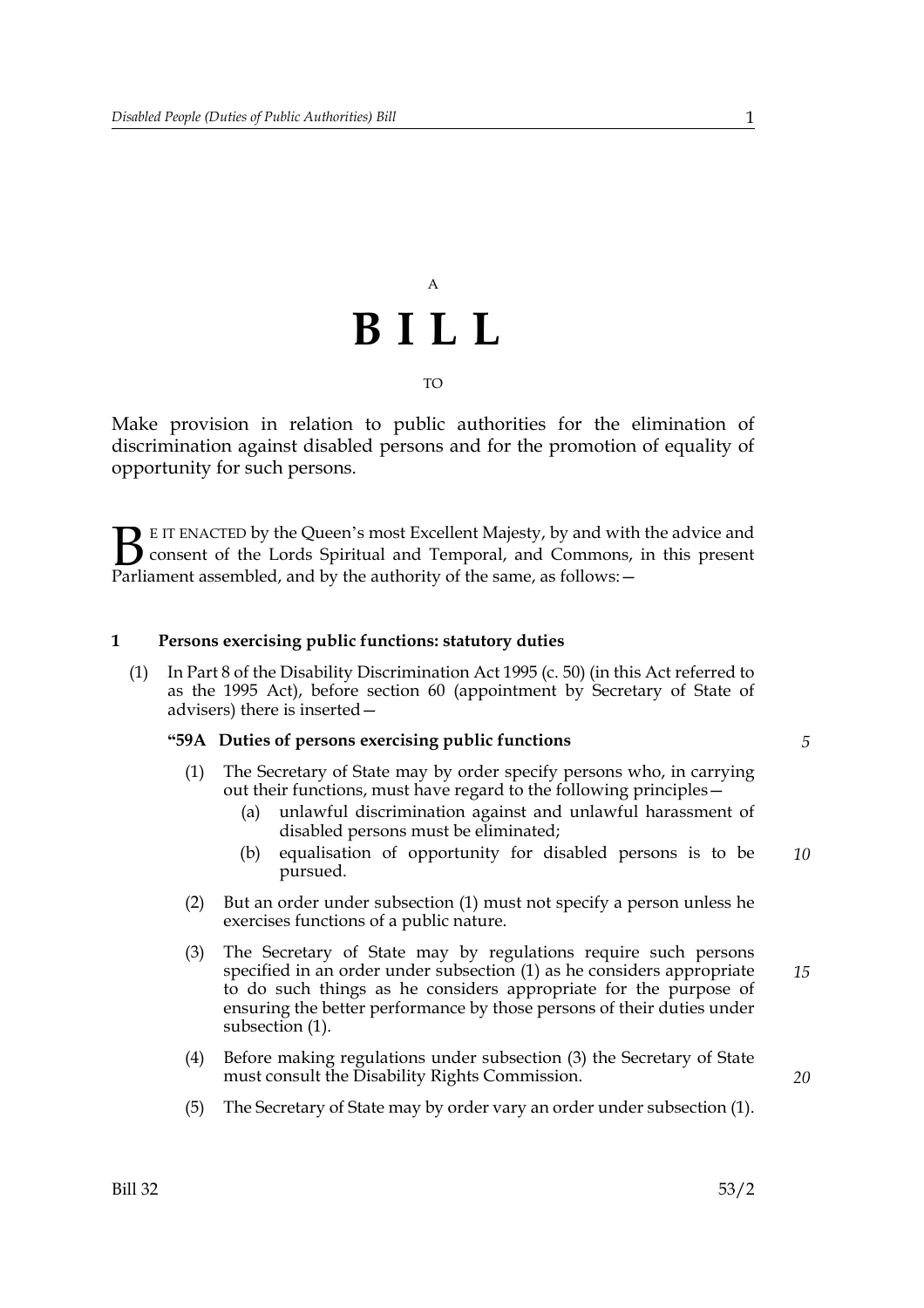- (6) But an order under subsection (5) must not add a person to the persons specified in an order under subsection (1) unless he exercises functions of a public nature.
- (7) Nothing in this section affects the exercise of a function which is not a function of a public nature.
- (8) This section is subject to section 59C and does not affect any requirement to comply with any other provision of this Act.

#### **59B Persons exercising public functions: supplementary**

- (1) In section  $59A(1)$  -
	- (a) discrimination is discrimination within the meaning of any provision of this Act; *10*
	- (b) discrimination is unlawful if it is unlawful by virtue of any provision of this Act;
	- (c) harassment is harassment within the meaning of any provision of this Act;
	- (d) harassment is unlawful if it is unlawful by virtue of any provision of this Act.
- (2) Section 59A(1)(b) does not apply to any function relating to the employment of a person for service in any of the naval, military or air forces of the Crown.
- (3) In section 59A(1) disabled persons include persons who have had a disability; and for this purpose section 1 has effect subject to the modification to Schedule 1 mentioned in paragraph 5 of Schedule 2.
- (4) A power in section 59A to make an order or regulations includes power to make provision amending or repealing provision made by or under this Act or any other enactment.
- (5) Subsection (4) does not affect the powers conferred by section 67(2) and (3).

#### **59C Persons exercising public functions: Scotland and Wales**

- (1) For the purposes of the Scotland Act 1998 section 59A(3) and (4) and section  $67$  (so far as it applies to section 59A(3)) are to be taken to be precommencement enactments within the meaning of that Act. *30*
- (2) Before making regulations under section 59A(3) as regards functions exercisable in relation to Wales by a person who is not a Welsh public authority, the Secretary of State must consult the National Assembly for Wales. *35*
- (3) The Secretary of State must not make regulations under section 59A(3) in relation to functions of a Welsh public authority except with the consent of the National Assembly for Wales.
- (4) In this section Welsh public authority means any person whose functions are exercisable only in relation to Wales and includes the National Assembly for Wales. *40*

*5*

*20*

*15*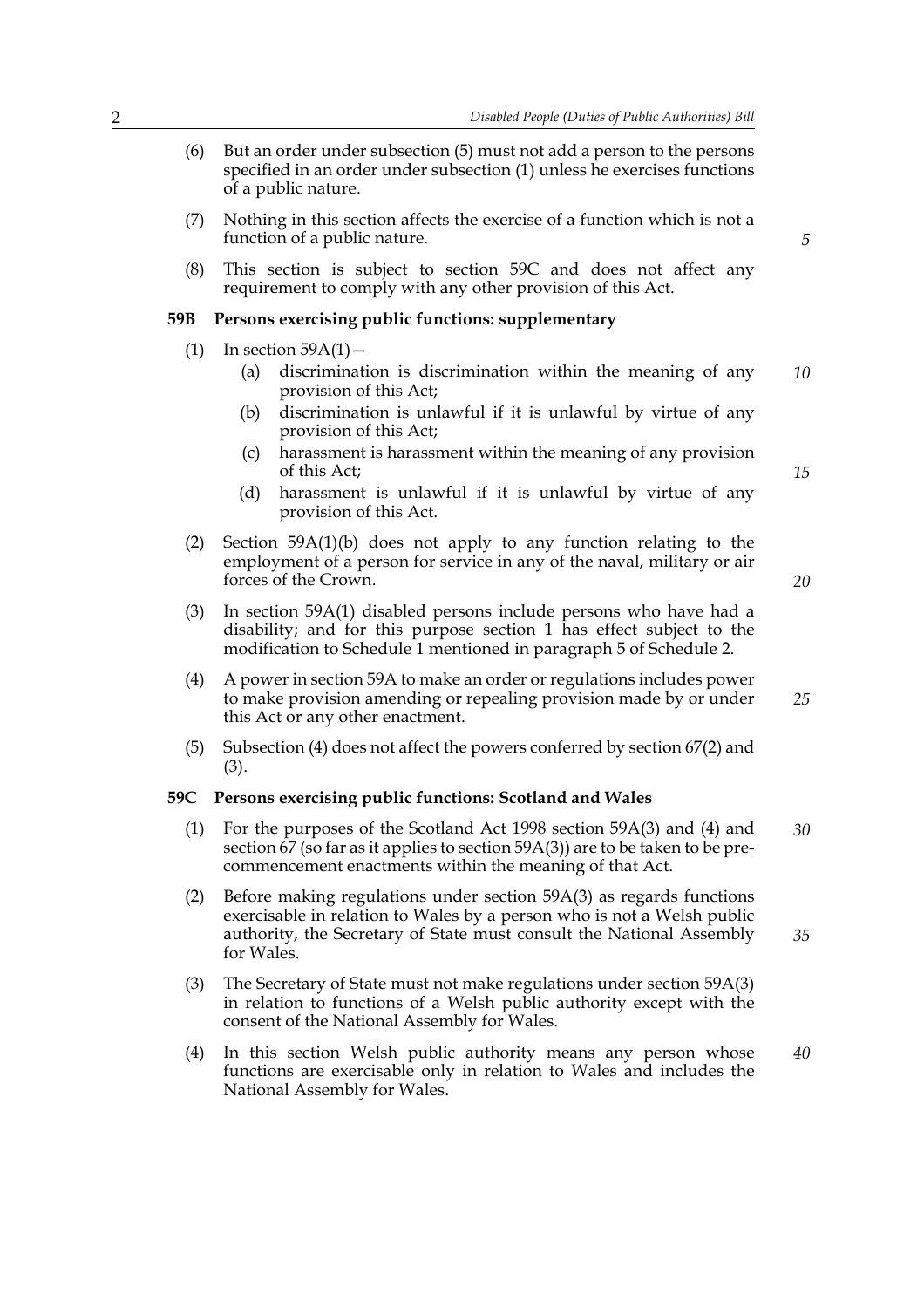#### **59D Persons exercising public functions: codes of practice**

- (1) The Disability Rights Commission may issue codes of practice in relation to the performance by persons of duties imposed on them by virtue of subsections  $(1)$  and  $(3)$  of section 59A.
- (2) A code of practice issued in pursuance of subsection (1) must contain such practical guidance as the Commission thinks fit in relation to the performance of those duties.
- (3) The Commission must, when requested to do so by the Secretary of State, issue a code of practice dealing with the matters specified in the request.
- (4) Before the Commission issues a code of practice it—
	- (a) must prepare and publish a draft of the code;
	- (b) must consider any representations made to it about the draft;
	- (c) may modify the draft accordingly.
- (5) In preparing a draft code of practice the Commission must consult such persons as it thinks fit. *15*
- (6) After the Commission has acted under subsections (4) and (5) it must submit the draft code of practice to the Secretary of State who must consult the Scottish Ministers and the National Assembly for Wales.
- (7) After consulting the Scottish Ministers and the Assembly the Secretary of State must— *20*
	- (a) if he approves of the draft code, lay it before both Houses of Parliament;
	- (b) if he does not approve of it, give the Commission a written statement of his reasons.
- (8) If, within the 40-day period, either House resolves not to approve the draft code there are to be no further proceedings in relation to it.
- (9) But the passing of a resolution as referred to in subsection (8) does not prevent a new draft being laid before Parliament.
- (10) If no resolution is passed as referred to in subsection (8) the Commission must issue the code of practice (conforming in all material respects to the draft laid before Parliament) and the code is to come into effect on such day as the Secretary of State may (after consulting the Scottish Ministers and the Assembly) by order appoint. *30*

#### **59E Persons exercising public functions: further provisions in relation to codes of practice** *35*

- (1) A code of practice—
	- (a) may be revised in whole or part by the Commission;
	- (b) may be revoked by an order made by the Secretary of State at the request of the Commission.
- (2) If the Commission revises the whole or any part of a code it must issue the revised code and—
	- (a) section 59D(4) to  $(10)$ , and
	- (b) subsections (3) and (4) below,

apply to the revised code as they apply to the first issue of a code.

*25*

*45*

*40*

*5*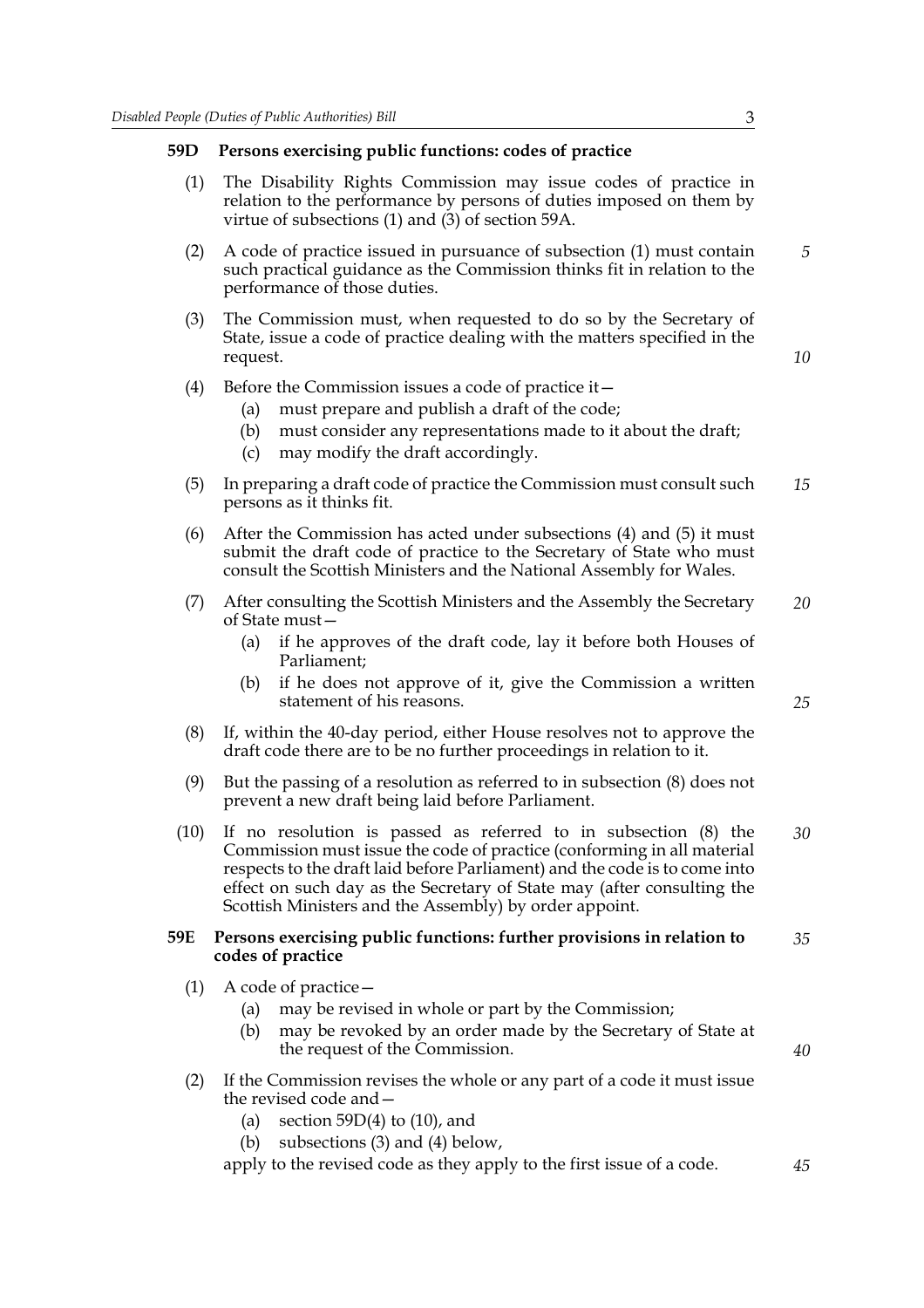- (3) An order under subsection (10) of section 59D may contain such transitional provisions or savings as appear to the Secretary of State to be necessary or expedient in connection with the code of practice.
- (4) Subsection (3) does not affect the powers conferred by section 67(2) and (3).
- (5) A failure to observe any provision of a code of practice does not by reason only of that failure make a person liable in any civil or criminal proceedings.
- (6) But a code of practice is admissible in evidence in such proceedings and a court or tribunal may take account of any failure to comply with its provisions in determining any question in the proceedings.
- (7) In section 59D(8) 40-day period has the same meaning in relation to a draft code of practice as it has in section 3 in relation to a draft of proposed guidance.
- (8) In section 59D and in this section code of practice means a code of practice issued under section 59D(10) (including a code issued in pursuance of subsection (2) above). *15*

#### **59F Persons exercising public functions: compliance notices**

- (1) If the Commission is satisfied that a person has failed to comply with or is failing to comply with any duty imposed on him by virtue of regulations under section 59A(3) the Commission may serve on that person a notice (a compliance notice). *20*
- (2) A compliance notice must require the person concerned—
	- (a) to comply with the duty concerned;
	- (b) before the end of the period of 28 days beginning with the day on which the notice is served, to inform the Commission of the steps that the person has taken, or is taking, to comply with the duty. *25*
- (3) A compliance notice may also require the person concerned to furnish the Commission with such other written information as may be reasonably required by the notice in order to verify that the person has complied with the duty.
- (4) The notice may specify  $-$ 
	- (a) the time at which information is to be furnished to the Commission under subsection (3);
	- (b) the manner and form in which the information is to be furnished.
- (5) The time specified for the purposes of subsection (4)(a) must not be later than the end of the period of three months beginning with the day on which the notice is served.
- (6) A compliance notice must not require a person to furnish information which the person could not be compelled to furnish in evidence in civil proceedings before the High Court or the Court of Session.

*5*

*10*

*35*

*40*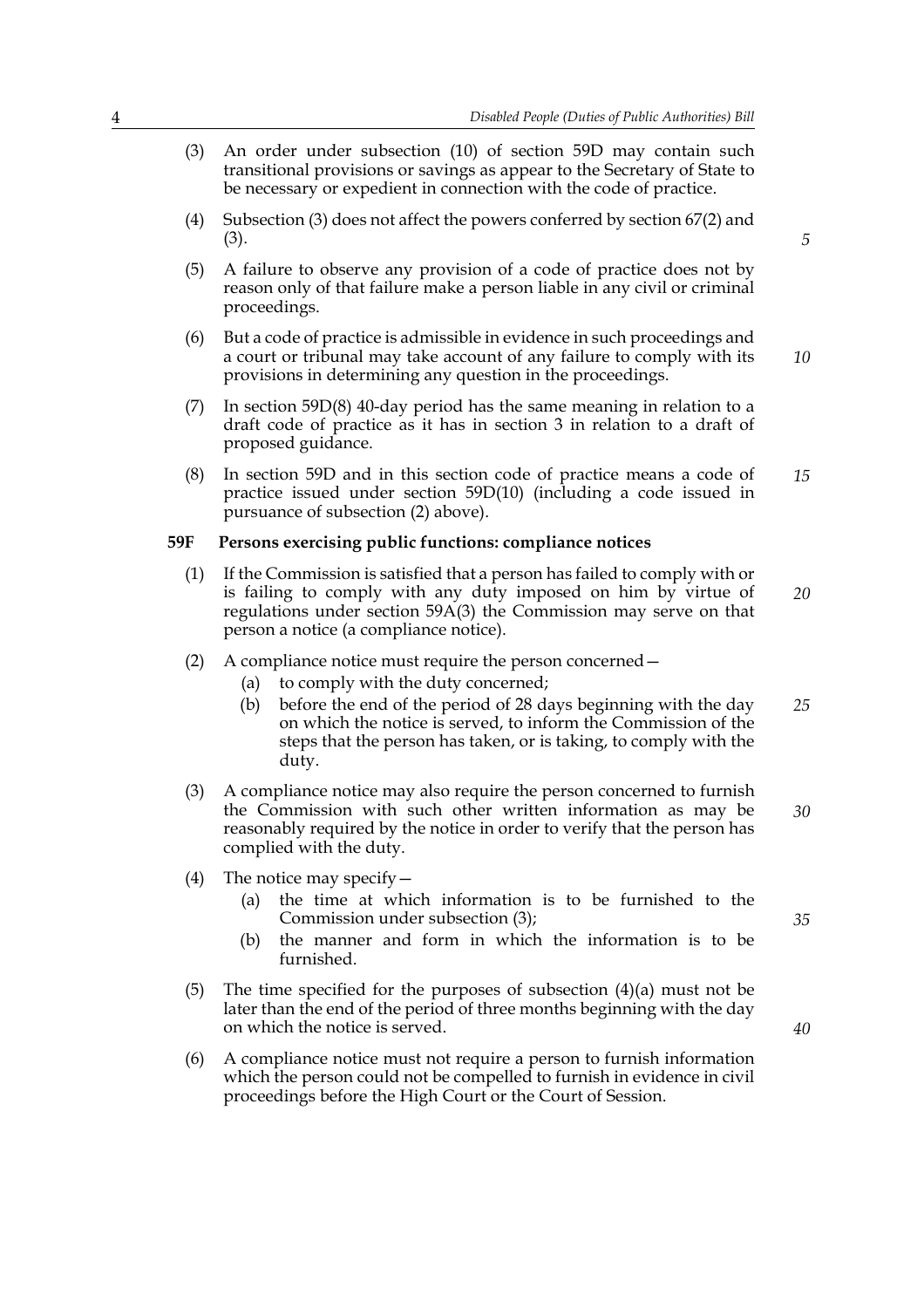### **59G Persons exercising public functions: enforcement of compliance notices**

- (1) The Commission may apply to a county court (or, in Scotland, a sheriff court) for an order requiring a person specified by order under section  $59A(1)$  to furnish any information required by a compliance notice if  $-$ 
	- (a) the person fails to furnish the information to the Commission in accordance with the notice;
	- (b) the Commission has reasonable cause to believe that the person does not intend to furnish the information.
- (2) Subsection (3) applies if the Commission considers that a person specified by order under section 59A(1) has not, within 3 months of the date on which a compliance notice was served on it, complied with any requirement of the notice for that person to comply with a duty imposed by regulations under section 59A(3). *10*
- (3) The Commission may apply to a county court (or, in Scotland, a sheriff court) for an order requiring the person to comply with that requirement. *15*
- (4) If the court is satisfied that the application is well-founded it may grant the order in—
	- (a) the terms applied for;
	- (b) more limited terms.
- (5) The sanctions mentioned in section 59F and in this section are the only sanctions for breach of any duty imposed by regulations under section 59A(3).
- (6) Subsection (5) does not affect the enforcement of any other provision of this Act (if the breach is also a contravention of such provision)." *25*
- (2) Section 67 (regulations and orders) of the 1995 Act is amended as follows—
	- (a) in subsection (4), insert "or  $59A(1)$ " after " $50(3)$ ";
	- (b) after subsection (4), insert—
		- "(4A) Subsection (4B) applies if provision as mentioned in section 59B(4) is included in regulations under section 59A(3) or an order under section 59A(5). *30*
			- (4B) The regulations or order (as the case may be) must not be made unless a draft of the statutory instrument containing the regulations or order has been laid before Parliament and approved by a resolution of each House." *35*
	- (c) in subsection (5), insert ",  $59D(10)$ " after " $53A(6)(a)$ ."

#### **2 Commencement**

Section 1 of this Act comes into force on such day as the Secretary of State may by order appoint.

*40*

#### **3 Short title and extent**

(1) This Act may be cited as the Disabled People (Duties of Public Authorities) Act 2003.

*5*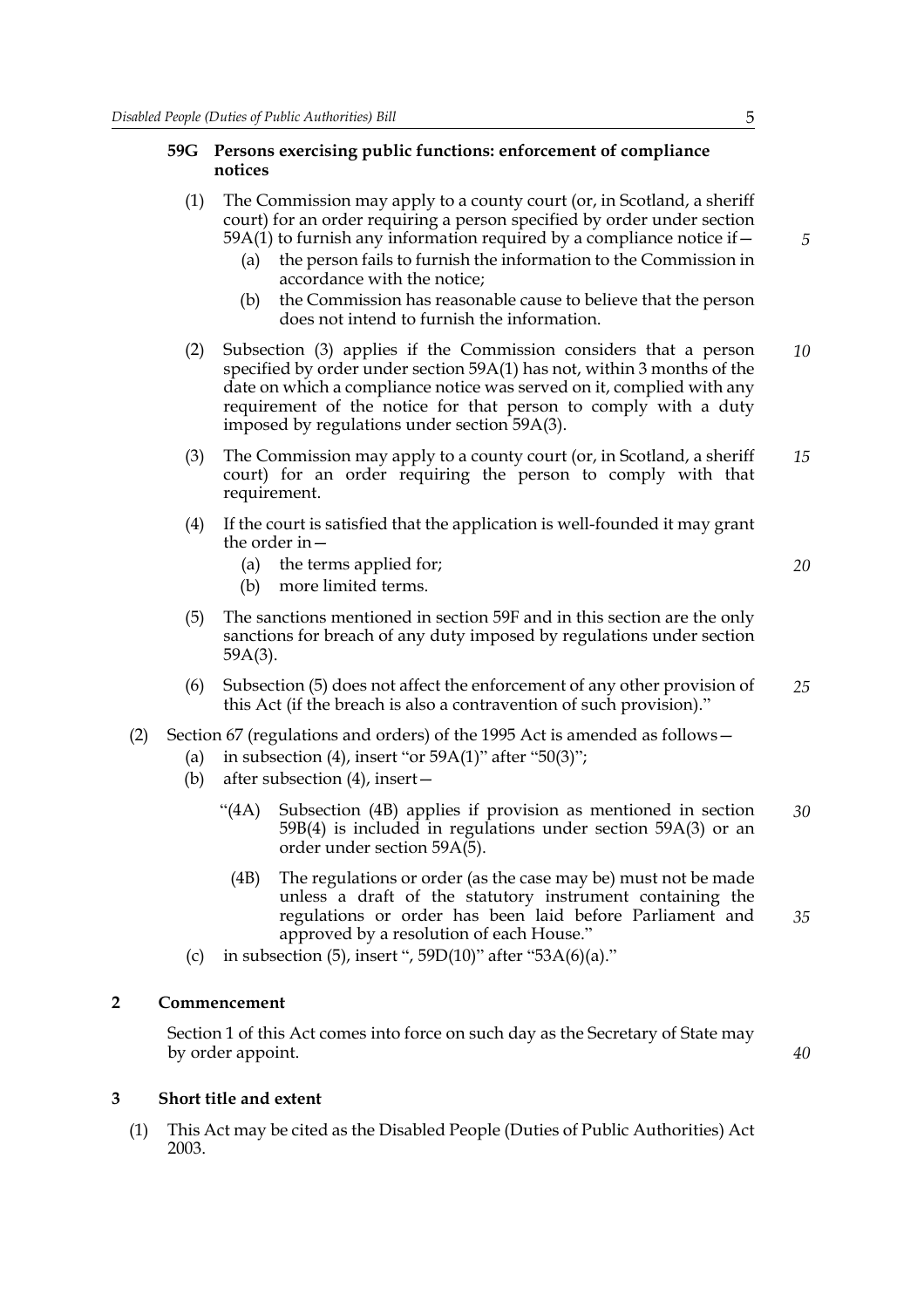(2) This Act does not extend to Northern Ireland.